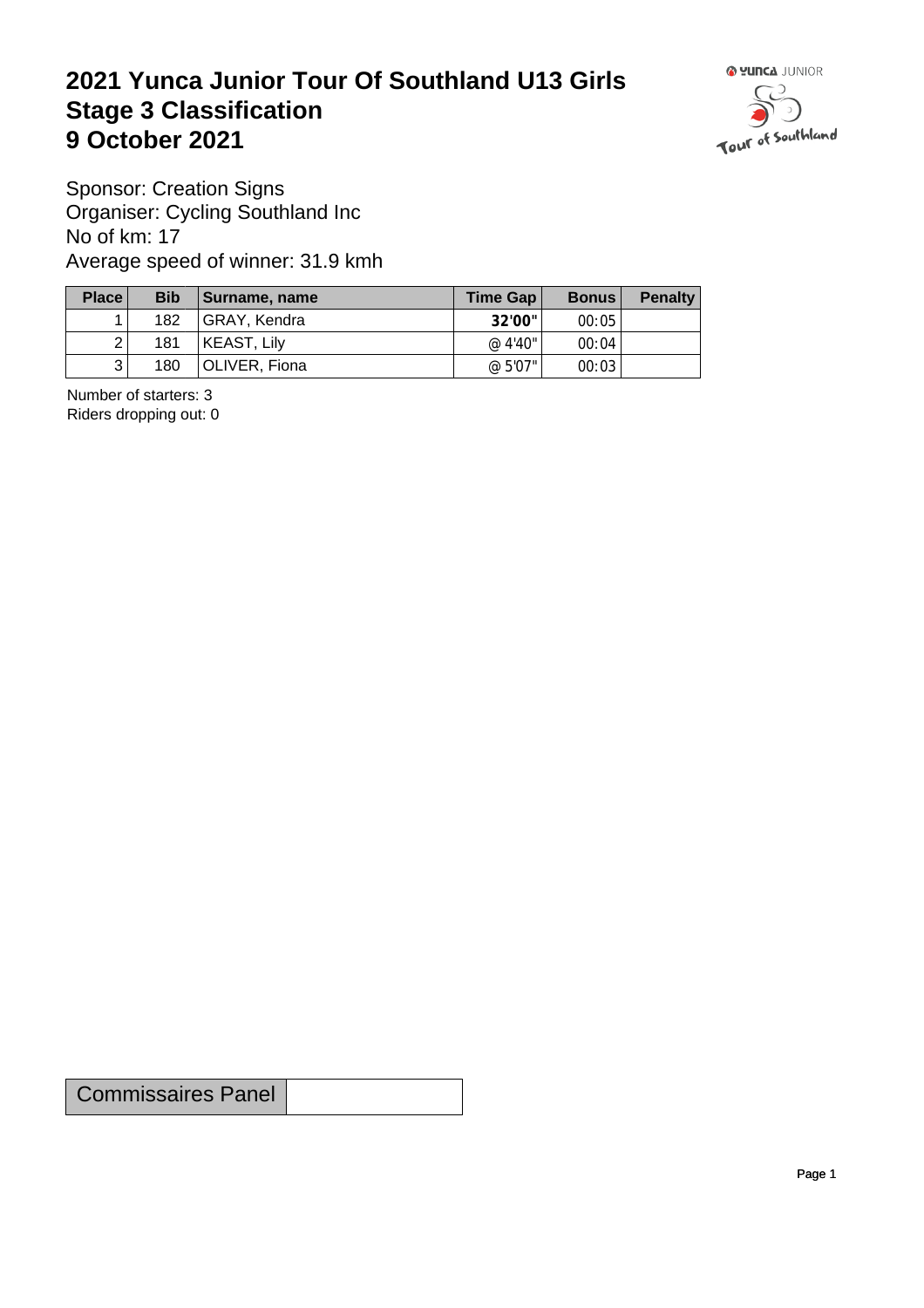## **2021 Yunca Junior Tour Of Southland U13 Girls General Classification (Stage 3)**<br> **9 October 2021 9 October 2021**



Organiser: Cycling Southland Inc

| Place | <b>Bib</b> | <b>∣Surname, name</b> | Time Gap |
|-------|------------|-----------------------|----------|
|       | 182        | GRAY, Kendra          | 54'44"   |
|       | 181        | KEAST, Lily           | @ 5'59"  |
| ર     | 180        | OLIVER, Fiona         | @ 7'50"  |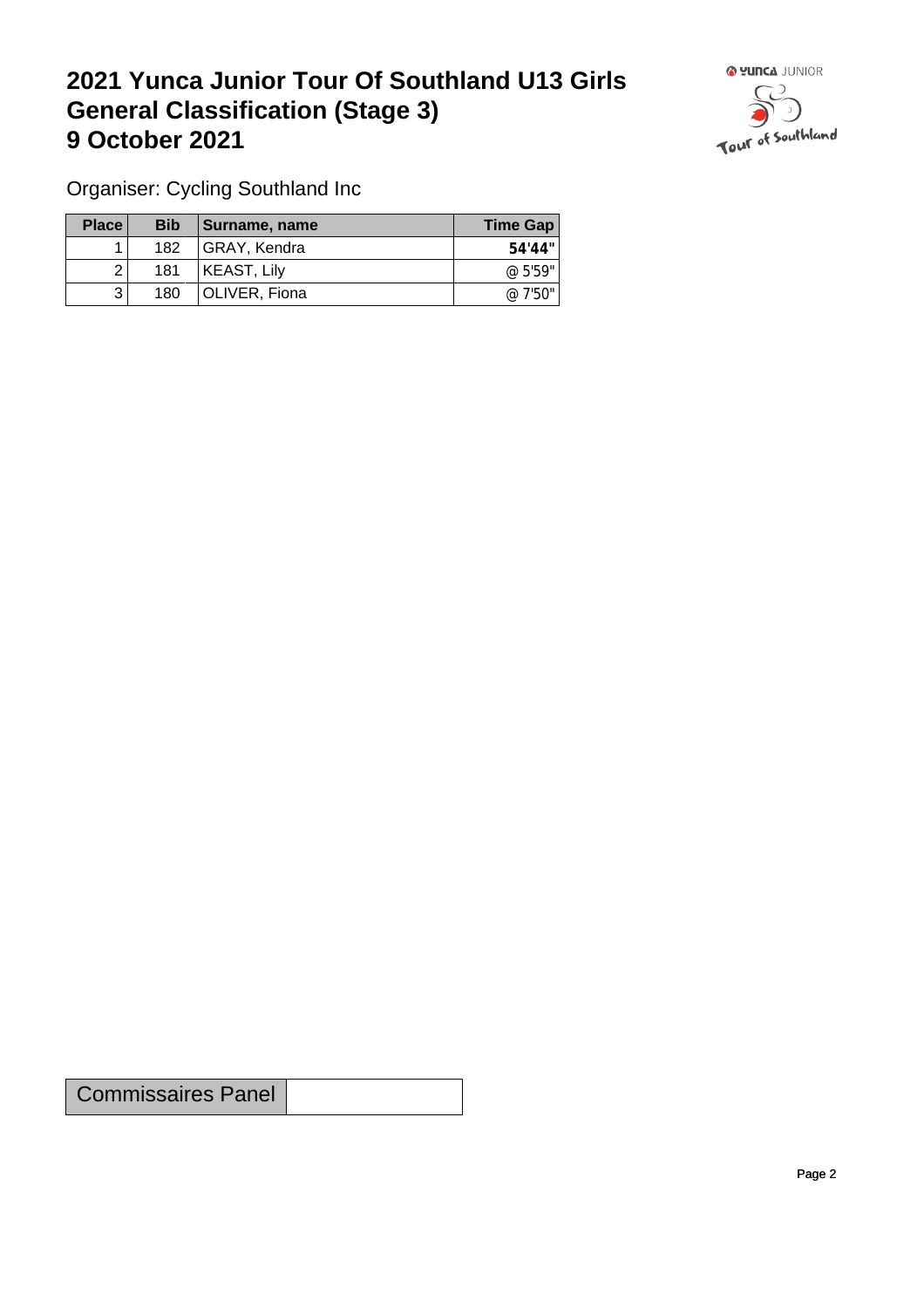## **2021 Yunca Junior Tour Of Southland U13 Girls Sprint Classification (Stage 3) 9 October 2021 19 October 2021**



Organiser: Cycling Southland Inc

| Place        | <b>Bib</b> | Surname, name | <b>Points</b>   |
|--------------|------------|---------------|-----------------|
|              | 182        | GRAY, Kendra  | 14.             |
|              | 181        | KEAST, Lily   | 10 <sub>1</sub> |
| $\mathbf{r}$ | 180        | OLIVER, Fiona | 4               |